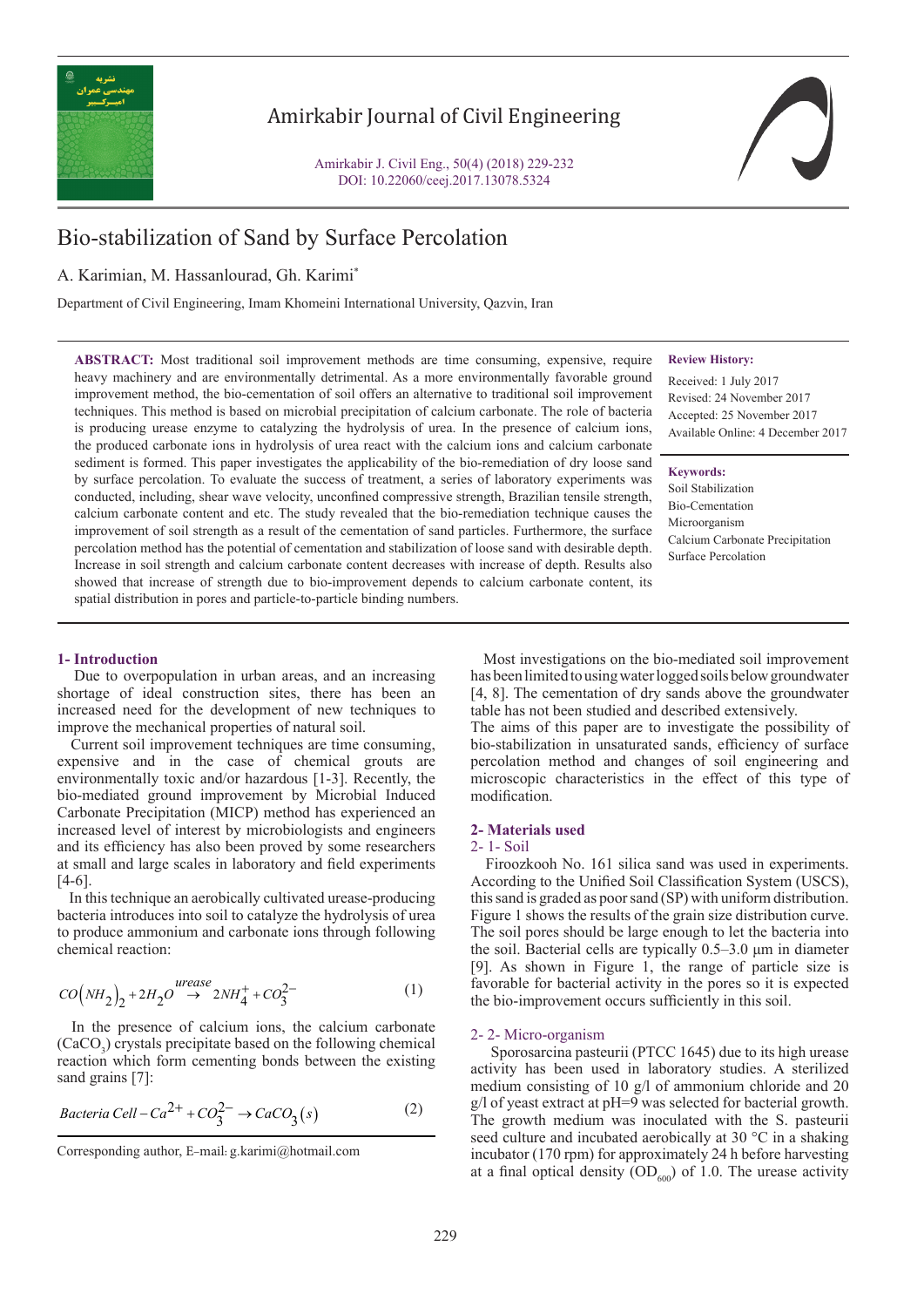was approximately lower than 2 mMurea/min.



**Figure 1. Grain size distribution curve of sand**

#### 2- 3- Cementation solution

Cementation solution consisted of 0.3 M CaCl<sub>2</sub> and 0.3 M urea.

## **3- Test setup and treatment procedure**

 Dry sand was air pluviated into each specimen mold to produce a loose sand state with relative density of 30%. The volume of the soil pore voids (Vv) was approximately 100 ml. solutions of volume Vv were introduced from the top of the specimens. The transport of liquids was the result of gravity with a flow rate of about 3 l/hr. The percolation method consisted of the following steps:

- 1. First day: Percolation of one pore volume bacterial suspension and allowing the fixation and attachment process to occur for 4-6 hr. After this retention time, each sand specimen was allowed to drain under gravity from its base. Next, percolation of cement solution (same amount as aforementioned bacterial suspension) and incubation for 24 hr, allowing the carbonate calcium producing bio-chemical reactions to occur. At the end of 24 h retention period, the each sand specimen was also allowed to drain under gravity from its base.
- 2. Next days: solutions equal to half pore volume replaced in step 1. This step repeated for Seven days.

 After completing the MICP treatment, the drained specimens released from their split molds after 24 h.

#### **4- Results**

## 4- 1- Shear wave velocity

 The shear wave velocity is calculated from the distance between the two Bender elements placed in triaxial cell top and bottom caps and the time required by the shear wave to cover this distance. The shear wave velocity of 46.73 m/s was obtained for untreated sand specimen. In the similar way, the shear wave velocity of 454.5 m/s was obtained for bio-cemented sand sample. From the results, the shear wave velocity was increased about 10-fold after the treatment process. According to the MICP cementation level guidelines proposed by Montoya, B. M. and DeJong, J. T. [10], this treated sand sample is lightly to moderately cemented sand.

#### 4- 2- Unconfined compressive strength (UCS) tests

 The average unconfined compressive strength (UCS) of cemented specimens with a selected height to diameter ratio of 1.3, 1.6 and 2 are 324.47, 81.54 and 18 kPa, respectively. It can be seen that the strength of the treated samples significantly decreases with the increase of height/diameter ratio. This was

caused by inhomogeneous calcite distribution due to high bacterial activity near the surface and consequently crystal accumulation, more and strong bonds in the upper part of specimen. Excessive calcium carbonate formation and higher strength near the injection source have been reported by other researchers [5, 11]. The failure mechanism of the cemented sand also confirms the nonhomogeneous cementation over the length of specimen.

## 4- 3- Indirect tensile strength (Brazilian) tests

 For stabilized materials, the Brazilian test is commonly used for measuring tensile strength. According to Figure 2, tensile strength and calcium carbonate content decrease over distance from the injection point. It can be seen that in lower parts of the samples, for similar produced CaCO<sub>3</sub> content, the samples have different tensile strength. It is apparent that it is not the amount of produced calcium carbonate content that governs the strength of treated soils but rather the spatial distribution of it and the amount of produced cementitious bonds between grains contact.



Figure 2. Tensile strength and CaCO<sub>3</sub> content over the distance **from surface, (▲) and (●) are calcium carbonate content of the ( ) and ( ) specimens respectively**

#### 4- 4- Microscopic image

 To examine the arrangement of calcium carbonate crystals between the sand grains, a thin sliced section of the cemented sand was examined under microscope. As shown in Figure 3, most of calcium carbonate crystals coated the surface of the sand particles or precipitated in pore voids. This is why the cemented sand in this study shows lower strength compared with previous researches. For instance, Van Paassen et al. achieved an unconfined compressive strength of 12 MPa from samples of microbially-grouted sand [12].



**Figure 3. Thin section of the cemented sand**